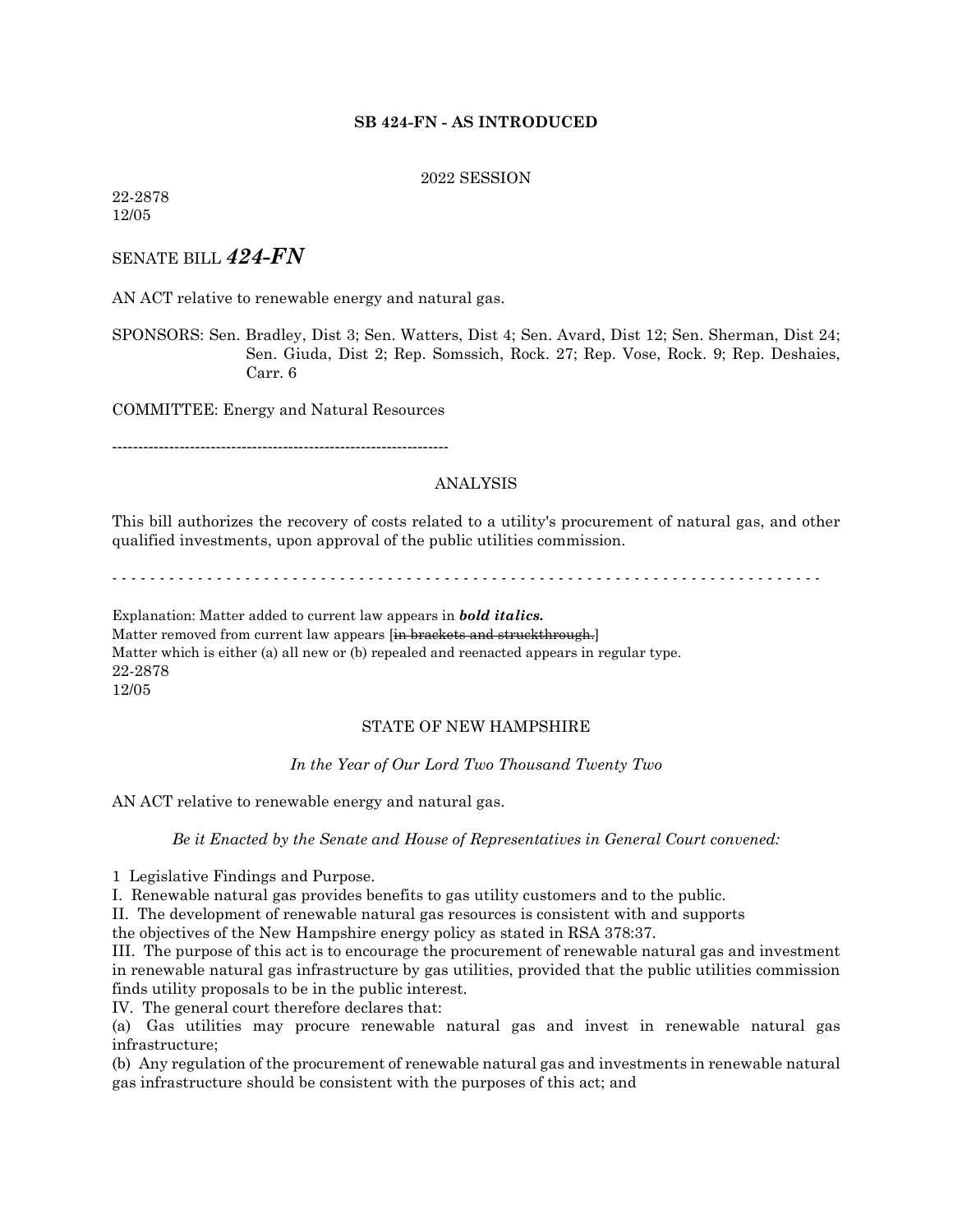(c) The commission may approve recovery of prudently incurred costs related to procuring renewable natural gas and recovery of and return on qualified investments in renewable natural gas infrastructure by a gas utility.

2 New Chapter; Procurement of Renewable Natural Gas. Amend RSA by inserting after chapter 362- H the following new chapter:

## CHAPTER 362-I

# PROCUREMENT OF RENEWABLE NATURAL GAS

362-I:1 Definitions. In this chapter:

I. "Biogas" means a mixture of carbon dioxide and hydrocarbons, primarily methane gas, released from the biological decomposition of organic materials.

II. "Biomass gasification" is a technology that uses a controlled process involving heat, steam, and oxygen to convert biomass to hydrogen and other products, including methane, without combustion.

III. "Carbon offsets" means carbon emissions or other greenhouse gas (GHG) emissions measured in metric tons that are avoided through the development of projects that reduce GHG emissions that would not have been developed otherwise.

IV. "Carbon oxides" means a class of organic compounds containing only carbon and oxygen, including carbon monoxide and carbon dioxide.

V. "Commission" means the New Hampshire public utilities commission.

VI. "Environmental attribute" means any credits, benefits, offsets or allowances, or words of similar import or regulatory effect, including allowances under all applicable trading, compliance, or budget programs, or any other federal, state, or regional emission, renewable energy, or energy conservation trading or budget program associated with renewable natural gas.

VII. "Gas utility" means a public utility providing gas service to customers under RSA 362:2.

VIII. "Incremental cost" means any value received by a gas utility upon the resale of renewable natural gas, including any environmental attributes associated with the renewable natural gas, and any savings achieved through avoidance of conventional gas purchases or development, such as avoided pipeline costs or carbon emission reduction costs, through avoidance of capacity costs or avoidance of any other costs to be realized from the procurement of renewable natural gas or qualified investment. IX. "Qualified investment" means any capital investment in renewable natural gas infrastructure incurred by a gas utility for the purpose of providing gas service under this chapter.

X. "Renewable energy" means hydroelectric, geothermal, solar, wind, tidal, wave, biomass, and biogas energy.

XI. "Renewable natural gas" or "RNG" means any of the following products processed to meet pipeline quality standards or transportation fuel grade requirements, which may include environmental attributes derived from renewable natural gas or carbon offset products:

(a) Biogas that is upgraded to meet natural gas pipeline quality standards such that it may blend with, or substitute for, geologic natural gas;

(b) Fuel produced by biomass gasification processes;

(c) Hydrogen gas derived from clean energy; or

(d) Methane gas derived from any combination of biogas, hydrogen gas or carbon oxides derived from renewable energy, or waste carbon dioxide.

XII. "Renewable natural gas infrastructure" means all equipment and facilities necessary for the production, processing, transportation, pipeline interconnection, measurement, monitoring, and distribution of renewable natural gas to be furnished to New Hampshire customers by a gas utility.

362-I:2 Procurement of Renewable Natural Gas and Investment in Renewable Natural Gas Infrastructure by Gas Utilities.

I. The commission may approve, upon the filing of a petition by a gas utility, recovery of costs related to utility procurement of renewable natural gas and any qualified investment, including the use of an associated cost recovery mechanism, if the commission determines that it is in the public interest to do so after notice and hearing pursuant to RSA 541-A.

II. In any given year, renewable natural gas shall not exceed 5 percent of a gas utility's total gas volume delivered.